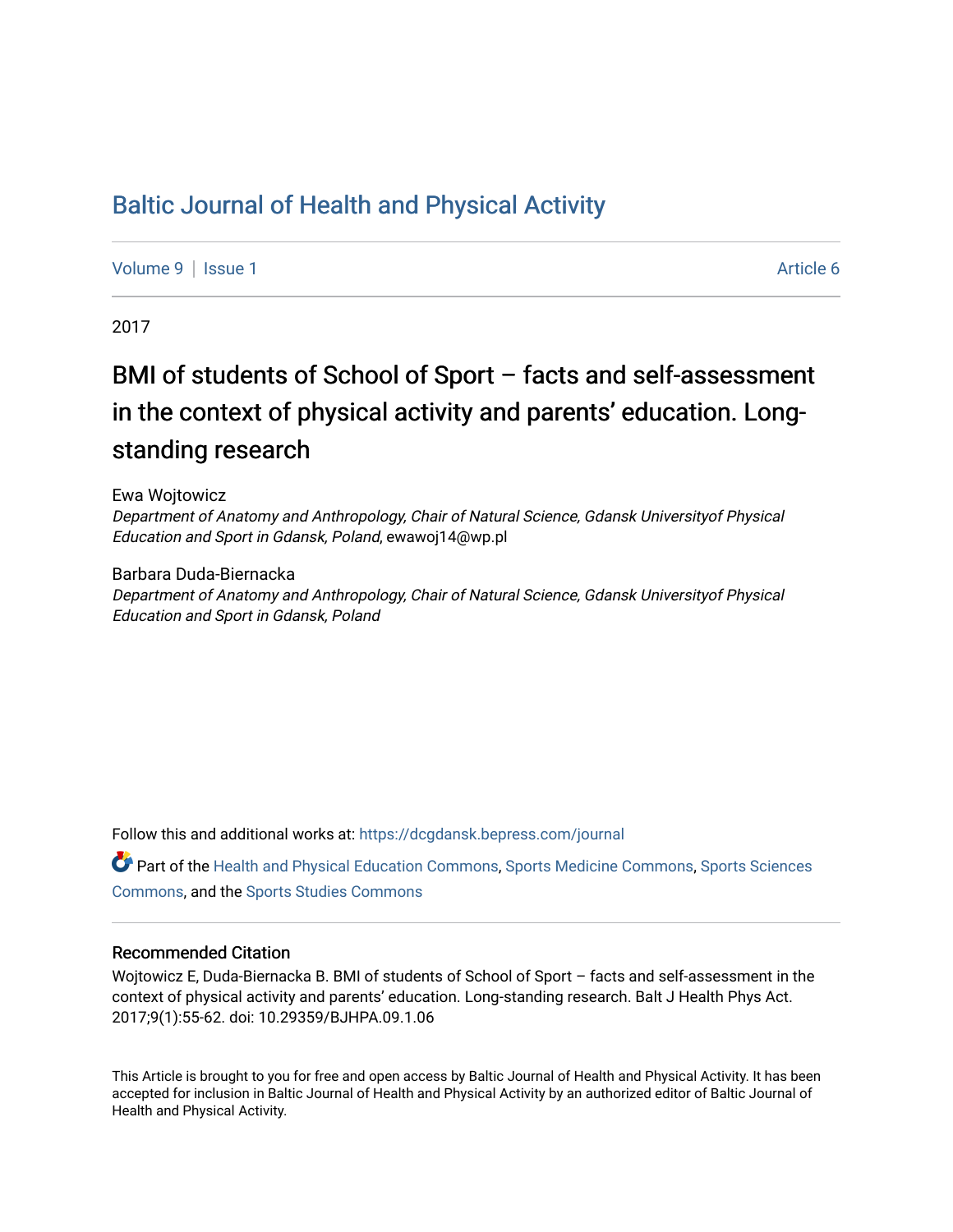**Authors' Contribution:**

- **A** Study Design **B** Data Collection
- **C** Statistical Analysis
- **D** Data Interpretation
- **E** Manuscript Preparation
- **F** Literature Search
- **G** Funds Collection

## **BMI of students of School of Sport – facts and self-assessment in the context of physical activity and parents' education. Long-standing research**

#### **Ewa Wójtowicz ABCDEFG, Barbara Duda-Biernacka DEF**

Department of Anatomy and Anthropology, Chair of Natural Science, Gdansk University of Physical Education and Sport in Gdansk, Poland

| abstract                     |                                                                                                                                                                                                                                                                                                                                                                                                                                                                                                                                                                                                                                                                                                                                                                                                      |
|------------------------------|------------------------------------------------------------------------------------------------------------------------------------------------------------------------------------------------------------------------------------------------------------------------------------------------------------------------------------------------------------------------------------------------------------------------------------------------------------------------------------------------------------------------------------------------------------------------------------------------------------------------------------------------------------------------------------------------------------------------------------------------------------------------------------------------------|
| <b>Background</b>            | The objective of this study is self-recorded BMI among 20-year-old female students in the<br>context of their physical activity, weight, body height, parent's education and the time<br>factor.                                                                                                                                                                                                                                                                                                                                                                                                                                                                                                                                                                                                     |
| <b>Material/Methods</b>      | Statistical analysis of the data was based on anthropometric measurements and a survey<br>conducted among female students ( $N = 1,394$ ) from the first year of full-time studies at the<br>Gdansk University of Physical Education and Sport (AWFIS) in the years 2003-2010. The<br>relationship between variables and logistic models was analyzed (Student's test, Duncan's<br>test, analysis of variance, logistic regression). Statistical analysis was conducted using<br>Statistica 6.0 software.                                                                                                                                                                                                                                                                                            |
| <b>Results</b>               | At the background of the research results it may be claimed that incorrect self-reported BMI<br>favors sport (OR = 0.71), father's elementary or basic vocational education (OR = $1.44$ ),<br>higher weight (OR = 0.90) and BMI (OR = 0.76) and lower height (OR = 1.07). 29.77%<br>women did not evaluate their BMI correctly during the whole 8-year research process.<br>The correct BMI was reported by 70.23% of the students; 26.76% overestimated their<br>BMI and 3.01% underestimated it. A high percentage of women who practice sport and<br>who incorrectly determined their own BMI (31.25%) is disquieting, including 8.82% of the<br>students who underestimated their BMI, and 91.18% who overestimated it.                                                                         |
| <b>Conclusions</b>           | Failure to correctly evaluate BMI may lead to nutrition disorders, low self-esteem and<br>serious health consequences. It is reasonable to develop regular and skillful evaluation of<br>BMI among young people by institutions and people involved in health promotion.                                                                                                                                                                                                                                                                                                                                                                                                                                                                                                                             |
| Key words                    | female<br>students, BMI,<br>self-assessment, physical activity,<br>parents'<br>education,<br>long-standing research                                                                                                                                                                                                                                                                                                                                                                                                                                                                                                                                                                                                                                                                                  |
| article details              |                                                                                                                                                                                                                                                                                                                                                                                                                                                                                                                                                                                                                                                                                                                                                                                                      |
| <b>Article statistics</b>    | Word count: 2,480; Tables: 4; Figures: 1; References: 17<br>Received: November 2016; Accepted: December 2016; Published: March 2017                                                                                                                                                                                                                                                                                                                                                                                                                                                                                                                                                                                                                                                                  |
| <b>Full-text PDF:</b>        | http://www.balticsportscience.com                                                                                                                                                                                                                                                                                                                                                                                                                                                                                                                                                                                                                                                                                                                                                                    |
| Copyright                    | © Gdansk University of Physical Education and Sport, Poland                                                                                                                                                                                                                                                                                                                                                                                                                                                                                                                                                                                                                                                                                                                                          |
| Indexation:                  | AGRO, Celdes, CNKI Scholar (China National Knowledge Infrastructure), CNPIEC, De Gruyter - IBR (International<br>Bibliography of Reviews of Scholarly Literature in the Humanities and Social Sciences), De Gruyter - IBZ<br>(International Bibliography of Periodical Literature in the Humanities and Social Sciences), DOAJ, EBSCO - Central<br>& Eastern European Academic Source, EBSCO - SPORTDiscus, EBSCO Discovery Service, Google Scholar, Index<br>Copernicus, J-Gate, Naviga (Softweco, Primo Central (ExLibris), ProQuest - Family Health, ProQuest - Health &<br>Medical Complete, ProQuest - Illustrata: Health Sciences, ProQuest - Nursing & Allied Health Source, Summon<br>(Serials Solutions/ProQuest, TDOne (TDNet), Ulrich's Periodicals Directory/ulrichsweb, WorldCat (OCLC) |
| <b>Funding:</b>              | This research received no specific grant from any funding agency in the public, commercial, or not-for-profit<br>sectors.                                                                                                                                                                                                                                                                                                                                                                                                                                                                                                                                                                                                                                                                            |
| <b>Conflict of interest:</b> | Authors have declared that no competing interest exists.                                                                                                                                                                                                                                                                                                                                                                                                                                                                                                                                                                                                                                                                                                                                             |
| <b>Corresponding author:</b> | Dr. Ewa Wójtowicz, Gdansk University of Physical Education and Sport in Gdansk, Chair of Natural Science,<br>Department of Anatomy and Anthropology, ul. Kazimierza Górskiego 1, 80-336 Gdańsk, Poland;<br>e-mail address: ewawoj14@wp.pl                                                                                                                                                                                                                                                                                                                                                                                                                                                                                                                                                            |
| <b>Open Access License:</b>  | This is an open access article distributed under the terms of the Creative Commons Attribution-Non-commercial<br>4.0 International (http://creativecommons.org/licenses/by-nc/4.0/), which permits use, distribution, and<br>reproduction in any medium, provided the original work is properly cited, the use is non-commercial and is                                                                                                                                                                                                                                                                                                                                                                                                                                                              |

otherwise in compliance with the license.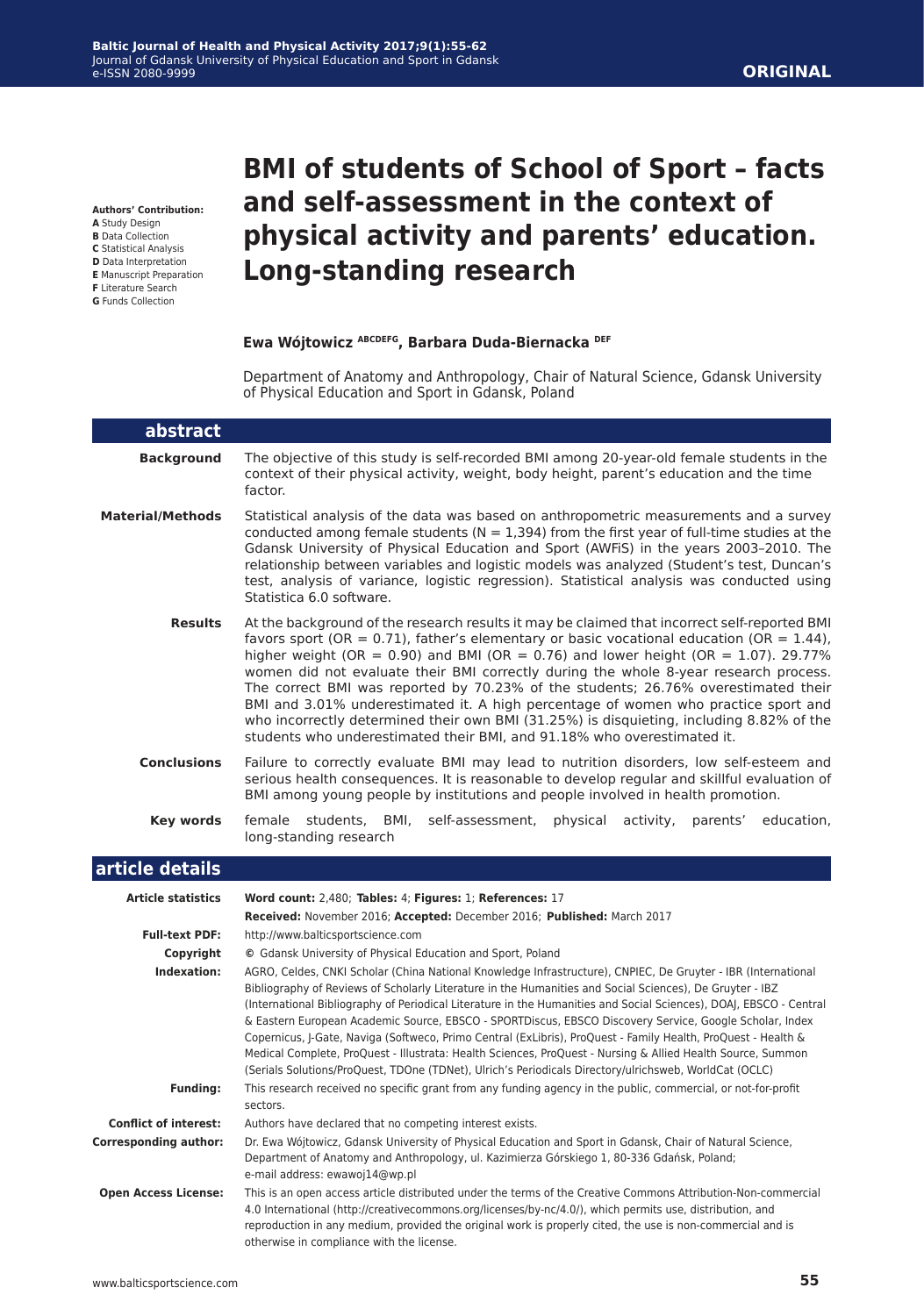### **introduction**

Taking care of one's body, through body weight control and connected with it well-balanced diet, among other things, reduces a risk of many diseases [1, 2, 3, 4]. There is a common belief that slim people have easier life. It is easier for them to find a partner, good job; they are happy, sexually attractive and, in consequence, more confident [5, 6, 7, 8]. Obese people are seen as stereotypically lazy, slow and less confident, and by this emotionally unstable. Media have a special impact on the formation of these patterns. Anxiety, a sense of gap between the "ideal body" forged by mass media and one's own "real body", is often at the root of psychological and social problems (low self-esteem, social alienation, depression). How people imagine their own body and compatibility of this image with reality essentially affects human thinking, experience and activity [6, 9, 10]. Wrong BMI evaluation tends to cause irresponsible eating habits, which can result in serious health problems.

The objectives of the study included:

- learning the skill of correct BMI self-assessment by female students of Gdansk University of Physical Education and Sport (AWFiS) and comparing it with anthropometric measurements;
- assessing the likelihood of correct self-assessment in the context of young women's physical activity, height and weight, as well as the level of their parents' education and the time factor.

#### **material and methods**

Statistical analysis of the data was based on anthropometric measurements and a survey conducted among female students  $(N = 1.395)$  from the first year of full-time studies at Gdansk University of Physical Education and Sport (AWFiS) in the years 2003–2010. The examined students were healthy, fit and physically active women at the turn of adolescence and adulthood. The mean age of the sample was 20.28 years. The average value of body weight was 60.61 kg, body height 167.61 cm, and BMI 21.55 kg/m<sup>2</sup>. The level of the subjects' physical activity varied a lot. 34.58% of the students had participated in extra activities (beyond the curriculum, for at least 1 year under supervision of a coach), whereas 21.95% of students had never participated in such classes and 43.47% of them had been active some time ago but not during the study period. Some of the respondents refused to give their consent to use the information for research purposes, which had an impact on the number of observations during different stages of analyses.

Anthropometric measurements were performed each year in the same period by the same person. Before proceeding to the anthropometric measurements, the tested students filled in a questionnaire which asked them, among others, about the most satisfying for them BMI category (underweight, normal weight, overweight, obesity, extreme obesity). Measurements of the body weight and the body height were performed in accordance with the rules with a use of medical scales (body weight) and an anthropometer (body height). The value of the proper body mass was defined using the Body Mass Index (BMI):

BMI= body mass  $[kq]:(B - v)^2[m]$ .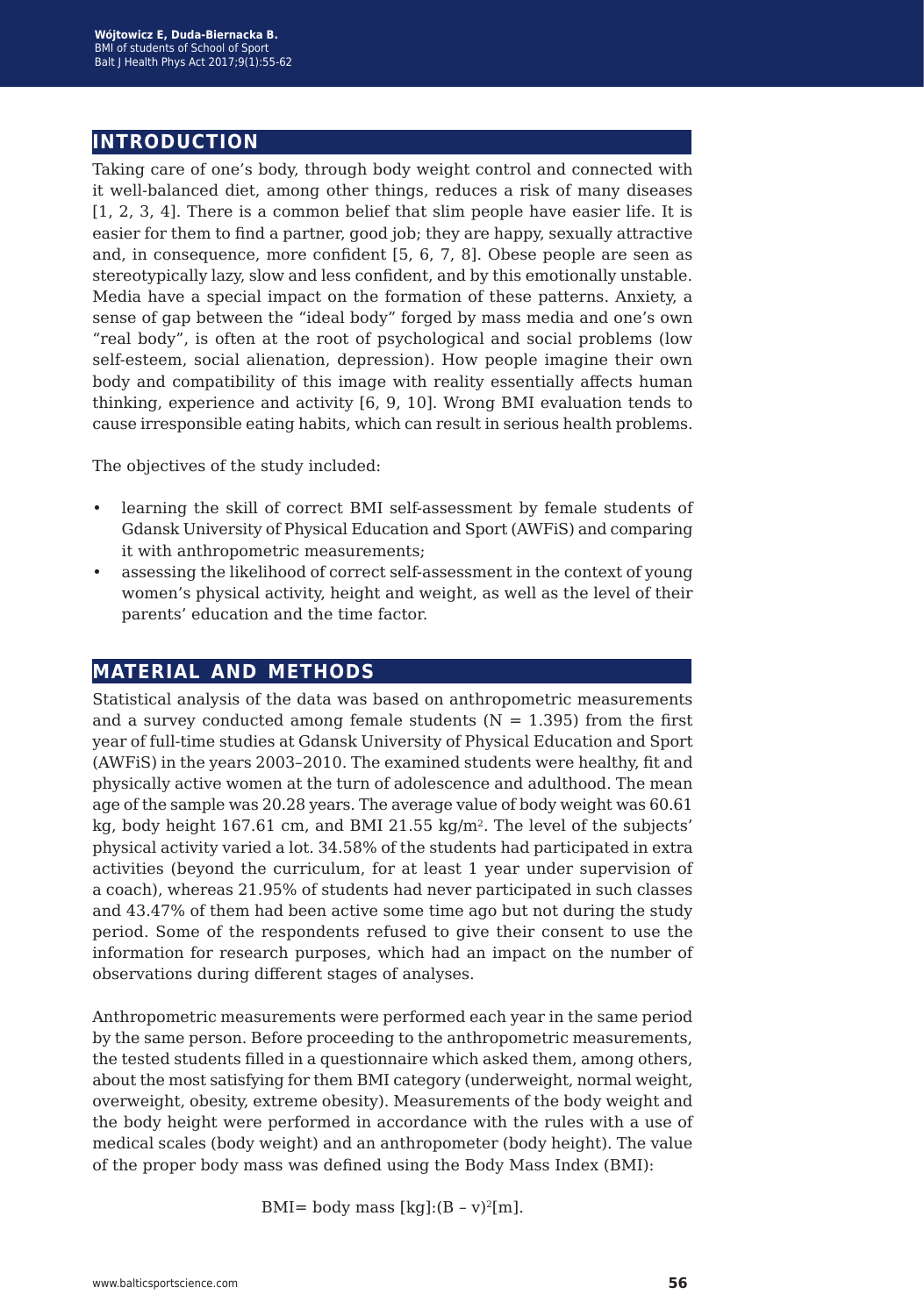The following ranges of BMI values were considered [11]:

 $BMI < 18.5$  kg/m<sup>2</sup> - underweight,  $18.5 \text{ kg/m}^2 \leq \text{BMI} < 25.0 \text{ kg/m}^2$  – normal weight,  $25.0 \text{ kg/m}^2 \leq \text{BMI} < 30.0 \text{ kg/m}^2$  – overweight,  $30.0 \text{ kg/m}^2 \leq \text{BMI} < 40.0 \text{ kg/m}^2$  – obesity,  $40.0 \text{ kg/m}^2 \leq \text{BMI}$  – extreme obesity.

Statistical analysis of the results was conducted using Statistica 6.0 software. Logistic regression, non-parametric chi-square test, analysis of variance, t-test for independent samples, Duncan's test, and units odds ratio (OR) were used for the study. The following variables and their categories were analyzed in the study:

independent variables  $(x_1-x_7)$ 

 $x_1$  – year of study (3 = 2003, 4 = 2004, 5 = 2005, 6 = 2006, 7 = 2007, 8 =  $2008, 9 = 2009, 10 = 2010,$ 

 $x<sub>2</sub>$  – physical activity (0 = students who never participated in regular extra sports classes with a coach, beyond curriculum, for minimum 1 year,  $1 =$ students who had participated in the past or at the time of the study in regular extra sports classes with a coach, beyond curriculum, for minimum 1 year),

 $x_3$  – mother's educational background (0 = primary or vocational, 1 = high or university),

 $x_4$  – father's educational background (0 = primary or vocational, 1 = high or university),

 $x<sub>5</sub>$  – body weight [kg] (anthropometric measurements),

 $x_6$  – body height [cm] (anthropometric measurements),

 $x<sub>7</sub>$  – BMI [kg/m<sup>2</sup>] (calculated on the basis of anthropometric measurements).

dependent variable (Y)

Y – probability of self-reported BMI in comparison with real life, i.e. BMI calculated on the basis of anthropometric measurements: (0 = self-reported BMI inconsistent with reality,  $1 = \text{self-reported BMI}$  in line with reality).

#### **results**

Correct self-reported BMI was made by 70.23% of the students, 26.76% overestimated the results and 3.01% underestimated the values. Students who calculated BMI in line with reality have significantly lower body weight and BMI than those students who decreased or increased their values; however, body height has similar values for all students (Tables 1 and 2). A lack of significant differences in the mean values of body weight, height and BMI in students over or underestimating their BMI was observed (Tables 1 and 2).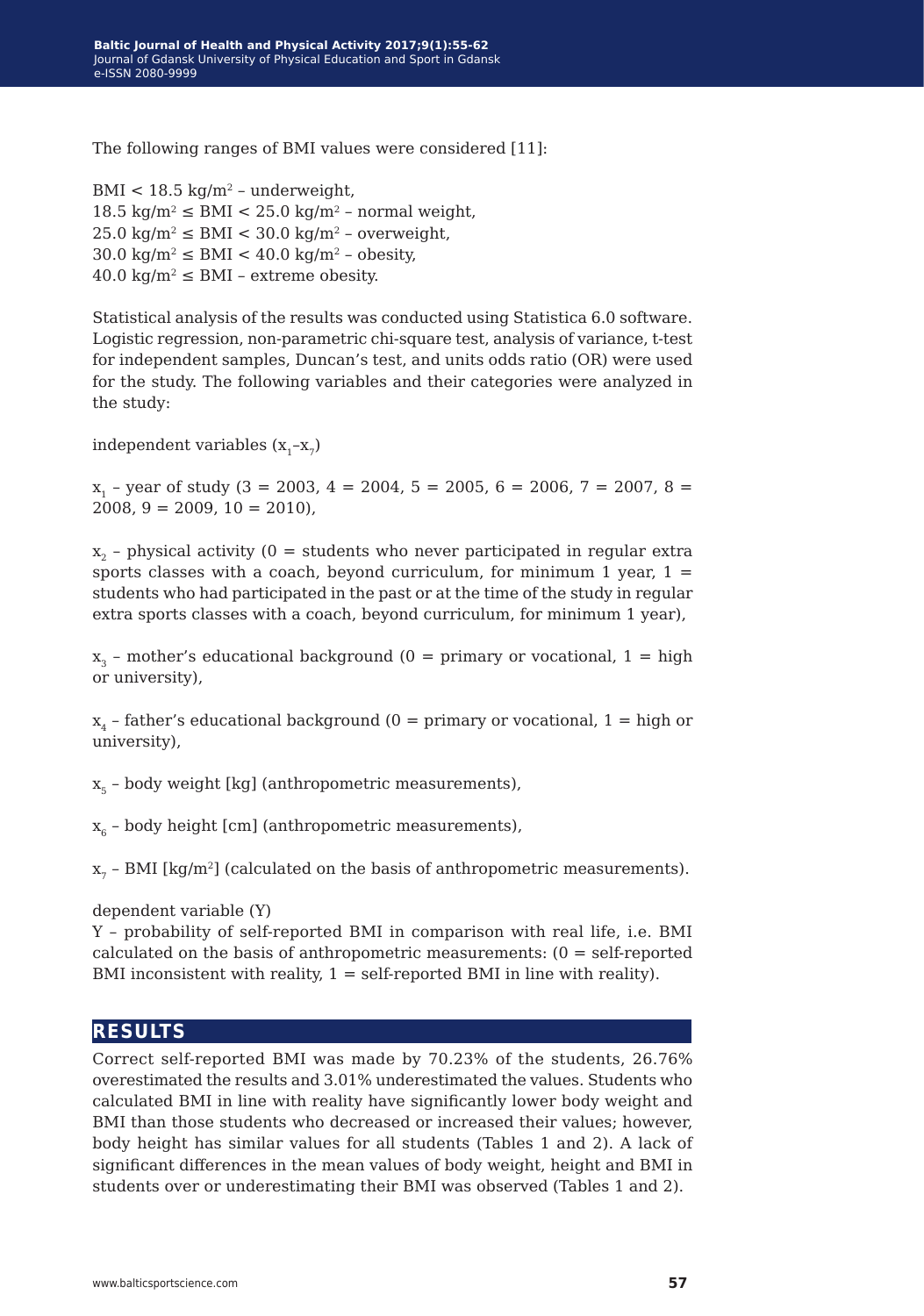|                                                                                                    | Body height<br>Body weight<br>[kg]<br>$\lfloor$ cm $\rfloor$ |                                                          |                          |                               | BMI [ $kg/m2$ ]               |           |
|----------------------------------------------------------------------------------------------------|--------------------------------------------------------------|----------------------------------------------------------|--------------------------|-------------------------------|-------------------------------|-----------|
| Self-recorded BMI compared with the calculated<br>BMI on the basis of anthropometric measurements: | M                                                            | <b>SD</b>                                                | M                        | SD                            | M                             | <b>SD</b> |
| Consistent (a)                                                                                     | 59.53                                                        | 7.04                                                     | 167.58                   | 6.199                         | 21.17                         | 1.98      |
| Inconsistent (b)                                                                                   | 63.16                                                        | 8.26                                                     | 167.69                   | 6.46                          | 22.42                         | 2.30      |
| The significance of differences between a and b                                                    |                                                              | $t = -8.34$<br>$p = 0.000000$                            | $t = -0.30$<br>$p = 0.8$ |                               | $t = 10.26$<br>$p = 0.000000$ |           |
| Overstated (c)                                                                                     | 63.13                                                        | 7.36                                                     | 167.70                   | 6.54                          | 22.41                         | 1.86      |
| Undervalued (d)                                                                                    | 63.42                                                        | 14.08                                                    | 167.55                   | 5.79                          | 22.56                         | 4.70      |
| The significance of differences between a, c and d                                                 |                                                              | $F = 0.06$<br>$F = 34.81$<br>$P = 0.000000$<br>$P = 0.9$ |                          | $F = 52.74$<br>$P = 0.000000$ |                               |           |

Table 1. AWFiS female students self-assessing BMI – mean values of BMI, body weight and height determined on the basis of anthropometric measurements

t – test t for independent samples, F – statistics F, p – level of statistical significance

Table 2. The significance of differences between mean values of weight, height and BMI of students properly evaluating it (a), overestimating values (c) and underestimating values (d) of their self BMI – Duncan's test

| Body weight |  |        | Body height |  |  |  | <b>BMI</b> |  |        |  |
|-------------|--|--------|-------------|--|--|--|------------|--|--------|--|
|             |  |        |             |  |  |  |            |  |        |  |
|             |  | $\ast$ | $\ast$      |  |  |  |            |  | $\ast$ |  |
|             |  |        |             |  |  |  |            |  |        |  |
|             |  |        |             |  |  |  |            |  |        |  |

\* level of statistical significance p < 0.01

There was a significant relationship between self-reported BMI compatible and incompatible with reality and the year of research, physical activity and father's education. There is no such relationship in case of mother's education (Table 3).

Table 3. Self-recorded BMI made by the students taking into account the category of qualitative independent variables

|                                                                                                                                                                | Self-recorded BMI compared with the calculated<br>BMI on the basis of anthropometric measurements |                              |            |                      |    |                 |            |               |  |
|----------------------------------------------------------------------------------------------------------------------------------------------------------------|---------------------------------------------------------------------------------------------------|------------------------------|------------|----------------------|----|-----------------|------------|---------------|--|
| Independent variables                                                                                                                                          |                                                                                                   | Consistent                   |            | Inconsistent         |    | Undervalued     |            | Overstated    |  |
|                                                                                                                                                                |                                                                                                   | $\frac{0}{0}$                | N          | $\frac{0}{0}$        | N  | $\frac{0}{0}$   | N          | $\frac{0}{0}$ |  |
| Year of study $(x, )$                                                                                                                                          |                                                                                                   | $Y^2 = 15.698$               | $p = 0.03$ |                      |    | $\chi^2 = 9.05$ | $p = 0.3$  |               |  |
| 2003                                                                                                                                                           | 195                                                                                               | 71.43                        | 78         | 28.57                | 9  | 3.30            | 69         | 25.27         |  |
| 2004                                                                                                                                                           | 113                                                                                               | 63.84                        | 64         | 36.16                | 3  | 1.69            | 61         | 34.46         |  |
| 2005                                                                                                                                                           | 97                                                                                                | 60.25                        | 64         | 39.75                | 3  | 1.86            | 61         | 37.89         |  |
| 2006                                                                                                                                                           | 103                                                                                               | 73.05                        | 38         | 26.95                | 3  | 2.13            | 35         | 24.82         |  |
| 2007                                                                                                                                                           | 100                                                                                               | 75.76                        | 32         | 24.24                | 3  | 2.27            | 29         | 21.97         |  |
| 2008                                                                                                                                                           | 142                                                                                               | 74.35                        | 49         | 25.65                | 6  | 3.14            | 43         | 22.51         |  |
| 2009                                                                                                                                                           | 120                                                                                               | 71.86                        | 47         | 28.14                | 8  | 4.79            | 39         | 23.35         |  |
| 2010                                                                                                                                                           | 109                                                                                               | 71.71                        | 43         | 28.29                | 7  | 4.61            | 36         | 23.68         |  |
| Physical activity (x)                                                                                                                                          |                                                                                                   | $Y^2 = 5.19$                 | $p = 0.02$ |                      |    | $\chi^2 = 3.48$ | $p = 0.06$ |               |  |
| students who never participated in regular<br>extra sports classes with a coach, beyond<br>curriculum, for minimum 1 year                                      | 231                                                                                               | 75.49                        | 75         | 24.51                | 12 | 16.00           | 63         | 84.00         |  |
| students who participated in the past or at<br>the time of the study in regular extra sports<br>classes with a coach, beyond curriculum,<br>for minimum 1 year | 748                                                                                               | 68.75                        | 340        | 31.25                | 30 | 8.82            | 310        | 91.18         |  |
| Mother's educational background (x,)                                                                                                                           |                                                                                                   | $\chi^2 = 0.03$<br>$p = 0.9$ |            | $y^2 = 0.06$ p = 0.8 |    |                 |            |               |  |
| primary or vocational                                                                                                                                          | 107                                                                                               | 70.86                        | 44         | 29.14                | 4  | 9.09            | 40         | 90.91         |  |
| high or university                                                                                                                                             | 869                                                                                               | 70.14                        | 370        | 29.86                | 38 | 10.27           | 332        | 89.73         |  |
| Father's educational background (x,)                                                                                                                           |                                                                                                   | $y^2 = 4.45$                 | $p = 0.03$ |                      |    | $Y^2 = 0.02$    | $p = 0.9$  |               |  |
| primary or vocational                                                                                                                                          | 201                                                                                               | 65.47                        | 106        | 34.53                | 11 | 10.38           | 95         | 89.62         |  |
| high or university                                                                                                                                             | 768                                                                                               | 71.71                        | 303        | 28.29                | 30 | 9.90            | 273        | 90.10         |  |

 $x_1 - x_4$  – independent variables and their categories are described in the Material and methods section

Incorrect self-reported BMI was more frequently presented by students who practice or practiced sport regularly with a coach and in extra classes beyond the curriculum than by those who had never participated in such classes. Fathers' elementary or basic vocational education is also connected with more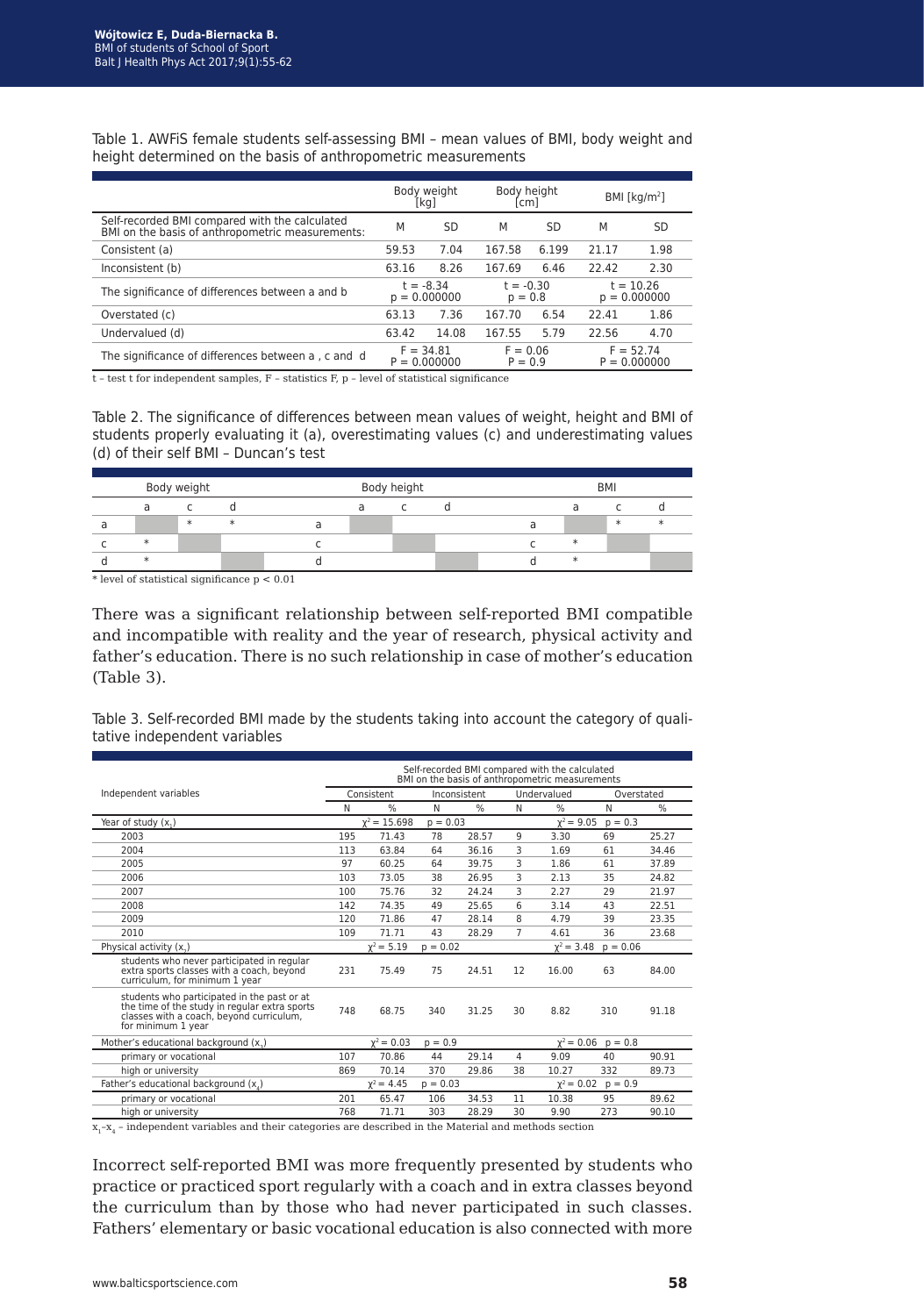frequent incorrect calculations of BMI made by their daughters (Table 3).

There were no statistically significant relationships between over and underestimated BMI values and the qualitative variables; although a slightly higher percentage of women overestimating their BMI in 2003–2005 with a downward trend in subsequent years was observed. It was also found that students who took or take extra sports classes more often (7.18%) had higher self-recorded BMI values than completely non-active students (Tab. 3). Worrying is a high percentage of students athletes whose self-recorded BMI is incorrect (31.25%). Overestimation (91.18% of wrong BMI self-assessment) seems to be a common phenomenon, while only 8.82% of the self-recorded BMI was underestimated.

After the estimation using Rosenbrock and quasi-Newton methods, a model of logistic regression was obtained, for which the value of the difference between the model composed of 6 independent variables  $(x_1-x_6)$  and the model with an absolute term is only significant. However, parameters for variables  $x<sub>2</sub>$  and  $x_3$  are not statistically significant. Interaction between  $x_1-x_7$  variable force to create 3 separate models allowing an evaluation of the probability of correct BMI self-assessment. They all substantially differ from a model with only the absolute term, and parameters for each considered variable are statistically significant (Tab. 4). Such created models take the form of:

Logit P =  $-5.61999 + 0.068915x_1 + 0.363246x_4 - 0.10093x_5 + 0.07135x_6$ 

Logit P =  $1.12493 - 0.33647x$ 

Logit  $P = 6.829 - 0.27455x$ 

Table 4. Independent variables  $x_1$ ,  $x_2$ ,  $x_4$ ,  $x_5$ ,  $x_6$ ,  $x_7$  and the probability of correct BMI self-assessment by the students – logistic regression

| Variable/<br>constant                                   | Assessment | Standard error                                          | Wald Chi <sup>2</sup> | р       | <b>OR</b>        | -95%L           | $+95%$   |
|---------------------------------------------------------|------------|---------------------------------------------------------|-----------------------|---------|------------------|-----------------|----------|
|                                                         |            | The probability of making a correct BMI self-assessment |                       |         | $Chi^2 = 109.60$ | $= 0.0000$<br>D |          |
| Constant                                                | $-5.61999$ | 1.78470                                                 | 9.91607               | 0.002   | 0.00362          | 0.00011         | 0.12016  |
| Х.                                                      | 0.068915   | 0.025860                                                | 7.101940              | 0.008   | 1.071346         | 1.018353        | 1.127096 |
| X,                                                      | 0.363246   | 0.143976                                                | 6.365386              | 0.01    | 1.437990         | 1.084165        | 1.907288 |
| X,                                                      | $-0.10093$ | 0.01063                                                 | 90.08878              | 0.00000 | 0.90400          | 0.88534         | 0.92305  |
| $X -$                                                   | 0.07135    | 0.011252                                                | 32.44852              | 0.00000 | 1.07395          | 1.04789         | 1.10067  |
| The probability of making a correct BMI self-assessment |            | $Chi^2 = 5.3341$                                        | $p = 0.02$            |         |                  |                 |          |
| Constant                                                | 1.12493    | 0.13282                                                 | 71.73387              | 0.00000 | 3.08000          | 2.37354         | 3.99674  |
| $X_{-}$                                                 | $-0.33647$ | 0.14801                                                 | 5.16795               | 0.02    | 0.71429          | 0.53429         | 0.95492  |
| The probability of making a correct BMI self-assessment |            | $Chi^2 = 97.168$                                        | $p = 0.0000$          |         |                  |                 |          |
| Constant                                                | 6.829      | 0.649                                                   | 110.670               | 0.00000 | 924.013          | 258.622         | 3301.344 |
| $X_{\tau}$                                              | $-0.27455$ | 0.02952                                                 | 86.48582              | 0.00000 | 0.75991          | 0.71715         | 0.80522  |

 $x_1$ ,  $x_2$ ,  $x_4$ ,  $x_5$ ,  $x_6$ ,  $x_7$  – independent variables and their categories are described in Material and methods, Assessment – the value of the estimator of a model parameter, p – the level of likelihood in Wald test, OR – units odds ratio, -95%L – the lower limit of 95% confidence interval for odds ratio (unit changes), +95%L – the upper limit of 95% confidence interval for odds ratio (unit changes)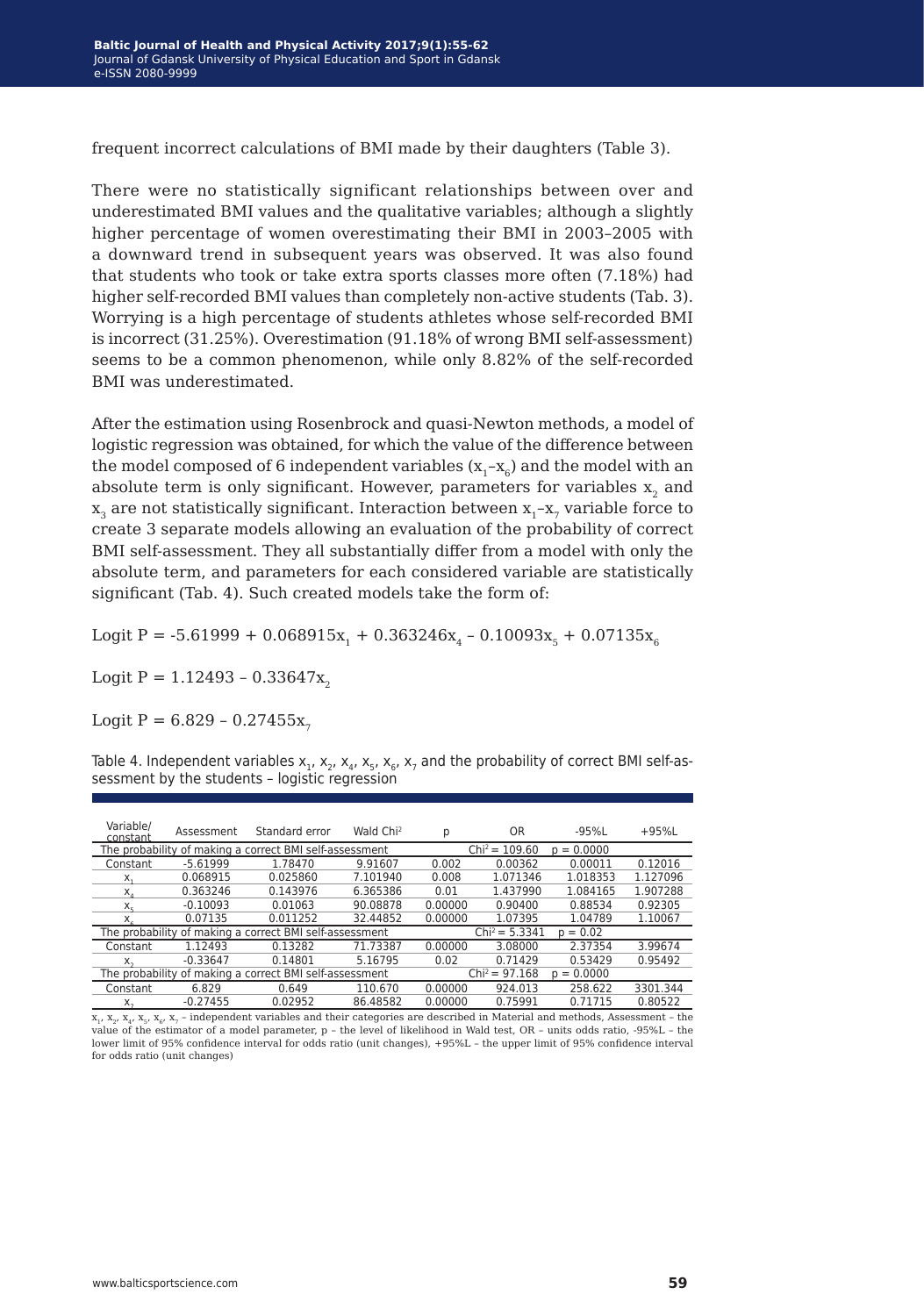

Fig. 1. Probability of compatible with the reality self-recorded BMI made by the students (body weight, body height, BMI, year of study)

Incorrect BMI self-assessment is fostered by: father's education below the secondary level (OR = 1.496), practicing sport (OR =  $0.717$ ), higher body weight (OR =  $0.904$ ) and BMI (OR =  $0.7599$ ), and lower height (OR =  $1.704$ ). In each subsequent year the subjects were characterized by a higher probability of correct self-recorded BMI ( $OR = 1.071$ ) (Table 4, Fig. 1).

#### **discussion**

Dissatisfaction with the actual body build often leads to health (subjective evaluation of one's own appetite as too big), psychological and social (low self-esteem, social isolation and depression) problems [12]. Overestimation of BMI is a known phenomenon [13]. This study shows that overestimation of body weight is much lower (26.76%) than in a group of women tested by Wong (51.4%) [14]. Among those who incorrectly self-recorded their BMI, 91.18% are female students of Gdansk University of Physical Education and Sport who practiced or practice sport (Table 3). Probably not without significance is the type of college they study at. Higher sports level is often associated with a slim figure and a low percentage of fatty tissue, which disrupts selfassessment. Results of logistic regression confirm previous suppositions (Table 4, Fig. 1). The more the figure fits into the fashion figure as mass media idea of perfection (lower body weight and BMI), the higher the chance for correct self-recorded BMI. The observed increase in the probability of proper self-assessment together with increasing father's education may be associated with a higher level of general knowledge about health passed on to children in everyday life (Table 4). Why were such dependencies not noted in mothers? Maybe a higher role of the father in bringing up children is one of the reasons. An attempt to explain it will be made in further studies.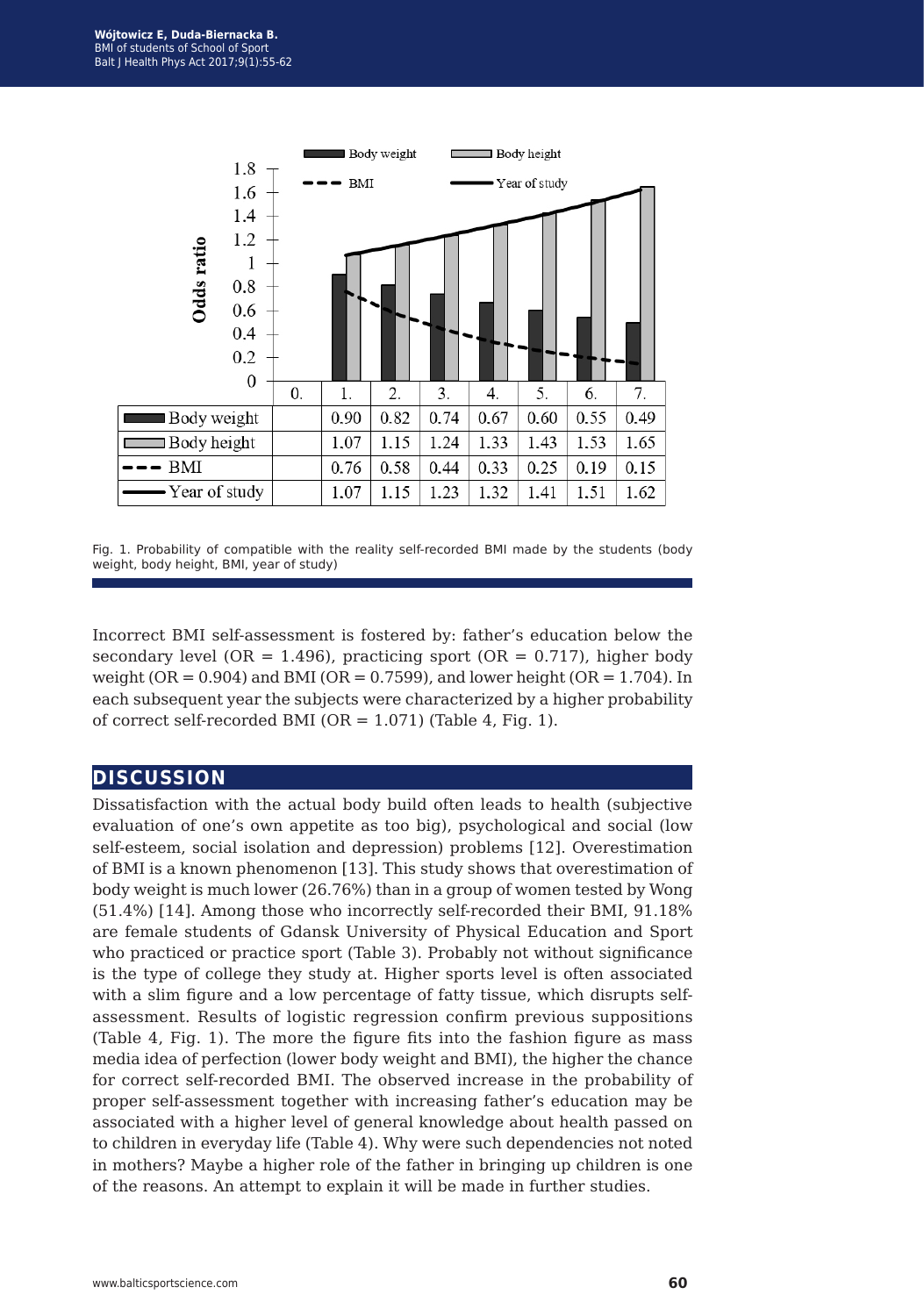Undoubtedly, the causes of inadequate to reality self-recorded BMI are complex. The time of turning from adolescence to adulthood brings huge changes of the physical (changes in the composition and proportions of the body) and mental nature (formation of a new body image, and as a consequence one's own identity). These extremely turbulent changes take place in the background of commonly prevailing and promoted by mass media idea of "thinner is better". Thus the assessment of one's own body is mostly made by comparing it to generally accepted ideal of a woman – a slim figure [12, 15, 16]. As pointed out by Rovia [17], young people do not have enough knowledge about their body weight appropriate for their age and height. Probably, this is another reason for inadequate self-recorded BMI in the group of women; however, an increase in the probability of a proper BMI self-assessment in the subsequent research year is optimistic (Table 4, Fig. 1). The study is ongoing, which will confirm or verify the results.

#### **conclusions**

As the results demonstrate, the BMI evaluation cannot be based only on information obtained from self-assessment made by young women. Very often, they do not have such a skill, mainly those who practiced or still practice sport. Far from reality self-assessment means a strong possibility of improper nutrition, which may result in serious health consequences.

Preventing such a behavior should be an important part of health education, especially among the young. There is, therefore, a need to teach children, young people and their guardians regular and objective methods of their body weight evaluation. Nurses who perform screening, coaches during a routine examination of body weight and height, and teachers should play a huge role in these activities.

#### **references**

- [1] Pi-Suyner FX. The obesity epidemic pathophysiology and consequences of obesity. Obes Res. 2002;10(suppl.):97-104.
- [2] Kinalska I, Popławska-Kita A, Telejko B, Kinalski M, Bonenberg A. Otyłość a zaburzenia przemiany węglowodanowej [Obesity and carbohydrate metabolism]. Endokrynologia, Otyłość, Zaburzenia Przemiany Materii. 2006;2(3):94-101. Polish.
- [3] Wójtowicz E. Występowanie chorób sercowo-naczyniowych wśród rodziców studentów i studentek I roku studiów dziennych Akademii Wychowania Fizycznego i Sportu w Gdańsku [Incidence of cardiovascular diseases in the parents of the first-year daily students at the Gdansk University of Physical Education and Sport]. Annales Universitatis Mariae Curie-Sklodowska. 2004;LIX,suppl.XIV,565, Sectio D:435-440. Polish.
- [4] Wójtowicz E. Gender, age, body weight, BMI, physical activity of adults and probability of the appearance of chronic diseases. In: Mosiewicz J, editor. Risk factors and prevention in a fight for health and wellness. Lublin: Wydawnictwo Neurocentrum, XXXVII; 2008, 337-344.
- [5] Jaśko J, Kamecka-Krupa J. Czynniki ryzyka anoreksji [Anorexia risk factors]. Probl Hig Epidemiol. 2007;88(3):254-258. Polish.
- [6] Cachelin FM, Rebeck RM, Chung GH, Pelayo E. Does ethnicity influence body-size preference? A comparison of body image and body size. Obes Res. 2002;10(3):158-166.
- [7] Melosik Z. Tyrania szczupłego ciała i jej konsekwencje [The slim body tyranny and its consequences]. In Melosik Z, editor. Ciało i zdrowie w społeczeństwie konsumpcji [Body and health in a consummerist society]. Toruń-Poznań: Edytor; 1999, 139-158. Polish.
- [8] Stoke R, Recascino CH. Women's perceived body image: relations with personal happiness. J Women Aging. 2003;15(1):17-29.
- [9] Bąk-Sosnowska M, Mandal S, Zachorska-Markiewicz B. Związek nieadekwatnego wyobrażenia własnego ciała z nadwagą u kobiet [Relation between non adequate imaginary picture of personal body and the overweight at women]. Ann Acad Med Siles. 2006;60(5):385-390. Polish.
- [10] Boschi V, Siervo M, D'Orsi P, et al. Body composition, eating behavior food-body concerns and eating disorders in adolescent girls. Ann Nutr Metab. 2003;47(6):284-293.